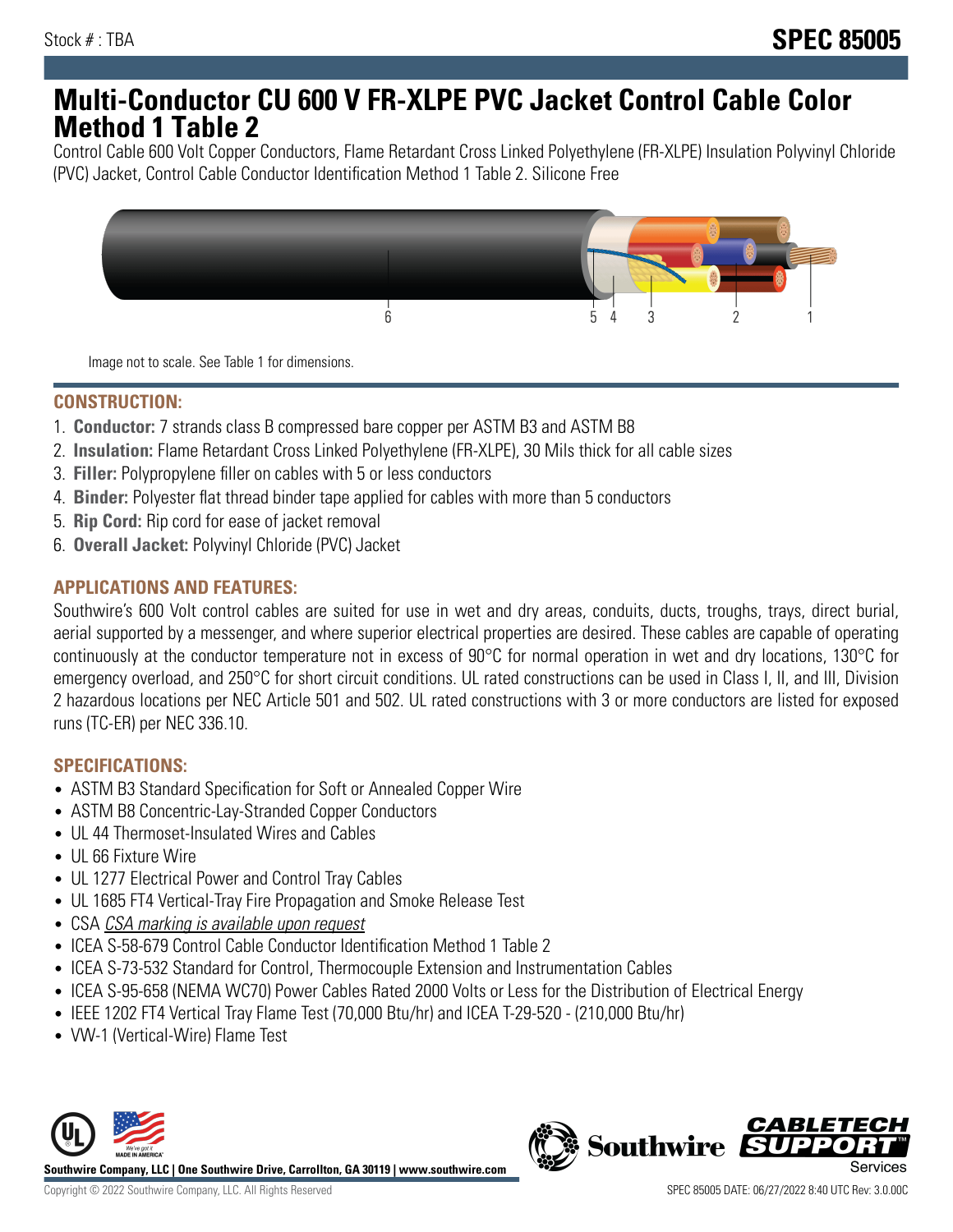#### **SAMPLE PRINT LEGEND:**

#### UL Listed

SOUTHWIRE {UL} XX AWG X/C FR-XLPE CDRS 90C PVC JKT 600V TYPE TC-ER SUN. RES. DIRECT BURIAL YEAR {SEQUENTIAL FOOTAGE MARKS} SEQ FEET

#### Non UL Listed

SOUTHWIRE XX AWG X/C FR-XLPE CDRS 90C PVC JKT 600V SUN. RES. DIRECT BURIAL YEAR {SEQUENTIAL FOOTAGE MARKS} SEQ FEET





Copyright © 2022 Southwire Company, LLC. All Rights Reserved SPEC 85005 DATE: 06/27/2022 8:40 UTC Rev: 3.0.00C